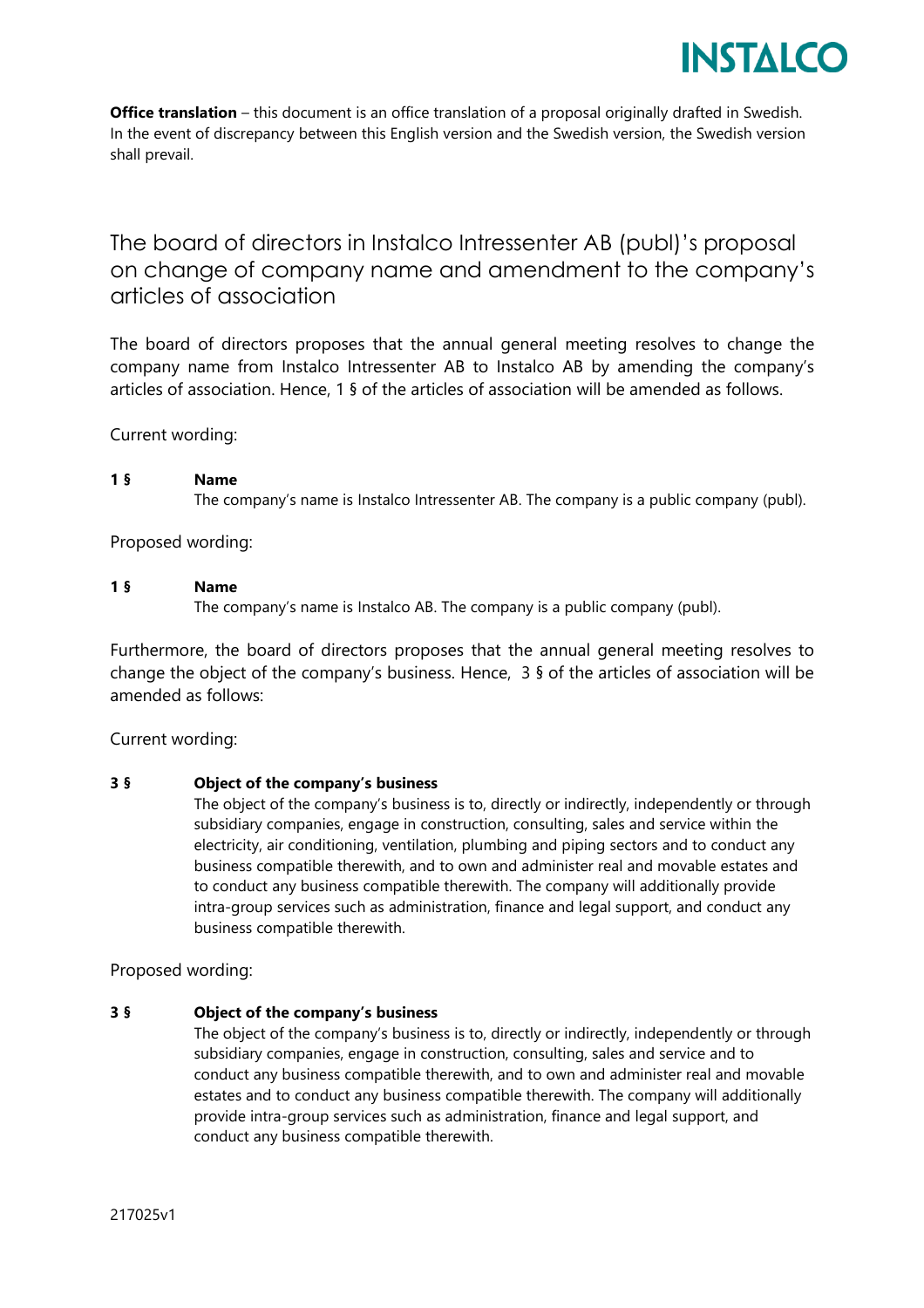

Following the amendments, the articles of association will have the wording set out in **Schedule 1.**

The amendment is proposed since the board of directors considers it to be appropriate to simplify the company's name and the object of the company's business. The change of company name will not cause any changes to the name under which the company's shares are traded.

> \_\_\_\_\_\_\_\_\_\_\_\_\_\_\_\_\_\_\_\_\_\_\_\_\_\_\_\_\_\_\_\_\_\_\_\_\_\_\_\_ **Instalco Intressenter AB (publ)** The board of directors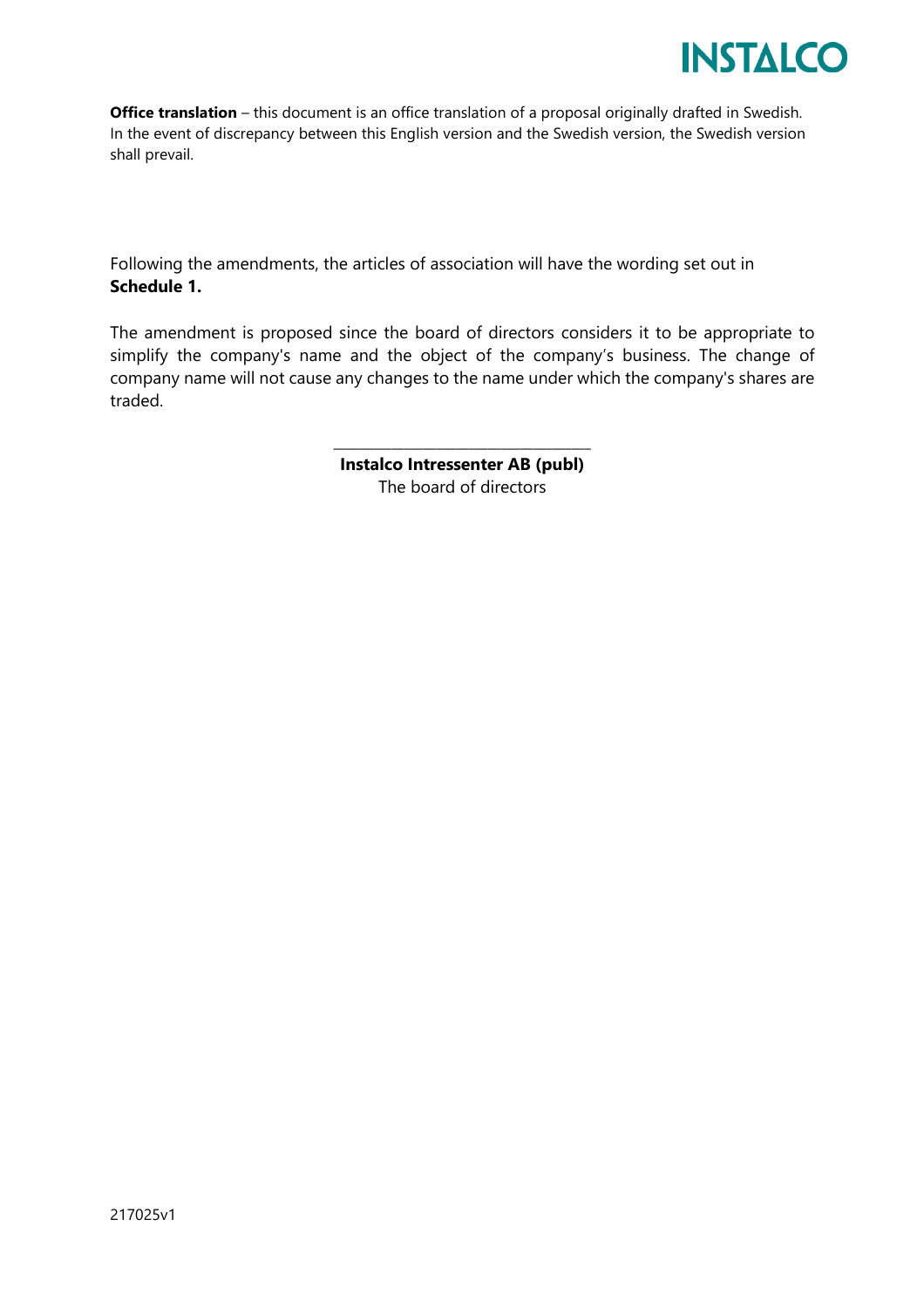

*The English text of the Articles of Association is an unofficial office translation. In the event of any discrepancy between the Swedish and the English texts, the Swedish text shall prevail.* 

# **BOLAGSORDNING** *ARTICLES OF ASSOCIATION* **för** */ for* **Instalco AB (org. nr /** *Reg. No.* **559015-8944)**

#### **1 § Firma** */ Name*

Bolagets firma är Instalco AB. Bolaget är publikt (publ). *The company's name is Instalco AB. The company is a public company (publ).*

# **2 § Säte** */ Registered office*

Styrelsen har sitt säte i Stockholms kommun, Stockholms län. *The registered office of the board of directors shall be in the municipality of Stockholm, the county of Stockholm.*

#### **3 § Verksamhetsföremål** */ Object of the company's business*

Bolaget ska direkt eller indirekt, genom hel- eller delägda dotterbolag, bedriva entreprenad-, konsult-, försäljnings- och serviceverksamhet inom installationsbranschen samt bedriva därmed förenlig verksamhet, och äga och förvalta fast och lös egendom samt bedriva därmed förenlig verksamhet. Bolaget ska därutöver tillhandahålla koncerninterna tjänster som exempelvis administration, ekonomisupport och juridik, samt bedriva annan därmed förenlig verksamhet.

*The object of the company's business is to, directly or indirectly, independently or through subsidiary companies, engage in construction, consulting, sales and service and to conduct any business compatible therewith, and to own and administer real and movable estates and to conduct any business compatible therewith. The company will additionally provide intra-group services such as administration, finance and legal support, and conduct any business compatible therewith.*

#### **4 § Aktiekapital** */ Share capital*

Bolagets aktiekapital ska uppgå till lägst 600 000 kronor och till högst 2 400 000 kronor. *The company's share capital shall be not less than SEK 600,000 and not more than SEK 2,400,000.*

#### **5 § Antal aktier** */ Number of shares*

Antalet aktier i bolaget ska uppgå till lägst 40 000 000 stycken och till högst 160 000 000 stycken.

*The company shall have not less than 40,000,000 shares and not more than 160,000,000 shares.*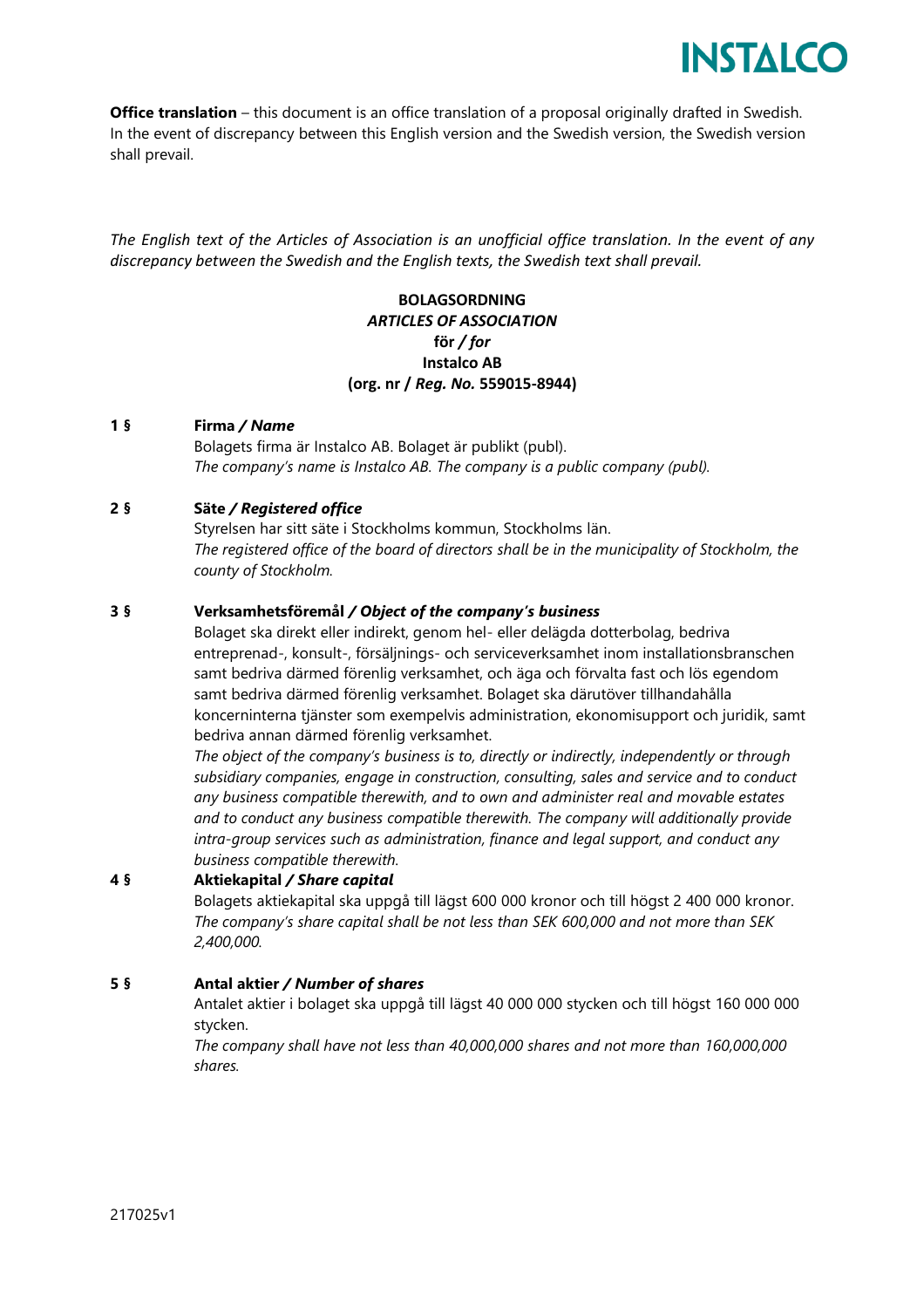

# **6 § Styrelse** */ Board of directors*

Styrelsen ska bestå av lägst tre (3) och högst tio (10) styrelseledamöter utan suppleanter. *The board of directors shall consist of at least three (3) and no more than ten (10) members without deputy members.*

# **7 § Revisor** */ Auditor*

Bolaget ska ha lägst en (1) och högst två (2) revisorer med två (2) revisorssuppleanter. Till revisor samt, i förekommande fall, revisorssuppleant ska utses auktoriserad revisor eller registrerat revisionsbolag.

*The company shall have no less than one (1) and no more than two (2) auditors with no more than two (2) deputy auditors. As auditor and, when applicable, deputy auditor, an authorized public accountant or a registered public accounting firm shall be elected.*

#### **8 § Kallelse till bolagsstämma** */ Notice of shareholders' meetings*

Kallelse till bolagstämma ska ske genom annonsering i Post- och Inrikes Tidningar samt genom att kallelsen hålls tillgänglig på bolagets webbplats. Vid tidpunkten för kallelse ska information om att kallelse skett annonseras i Dagens Industri.

*Notice of shareholders' meetings shall be made by announcement in the Swedish Official Gazette (Sw. Post- och Inrikes Tidningar) and by making the notice available on the company's website. At the same time as notice is given it shall be announced in Dagens Industri that a notice has been made.* 

Aktieägare som vill delta i förhandlingarna vid bolagsstämma ska dels vara upptagen som aktieägare i utskrift eller annan framställning av hela aktieboken avseende förhållandena fem vardagar före stämman, dels göra anmälan till bolaget senast den dag som anges i kallelsen till stämman. Sistnämnda dag får inte vara söndag, annan allmän helgdag, lördag, midsommarafton, julafton eller nyårsafton och inte infalla tidigare än femte vardagen före stämman. Aktieägare får ha med sig biträden vid bolagsstämman endast om han eller hon anmäler antalet biträden till bolaget i enlighet med det förfarande som gäller för aktieägares anmälan till bolagsstämman.

*Shareholders wishing to participate in shareholders' meetings must be listed as shareholders in a printout or other presentation of the entire share register reflecting the circumstances five weekdays before the shareholders' meeting and notify the company no later than the date specified in the notice of the shareholders' meeting. The last mentioned date may not be a Sunday, other public holiday, Saturday, Midsummer's Eve, Christmas Eve or New Year's Eve and may not occur earlier than the fifth weekday before the shareholders' meeting. A shareholder may be accompanied by advisors at a shareholders' meeting only if he or she notifies the company of the number of advisors in accordance with the procedure prescribed for in respect of notice of attendance to be made by a shareholder.* 

#### **9 § Ärenden på årsstämma** */ Business at annual shareholders' meetings*

Vid årsstämma ska följande ärenden förekomma till behandling:

- 1. Val av ordförande vid bolagsstämman;
- 2. Upprättande och godkännande av röstlängd;
- 3. Godkännande av dagordningen;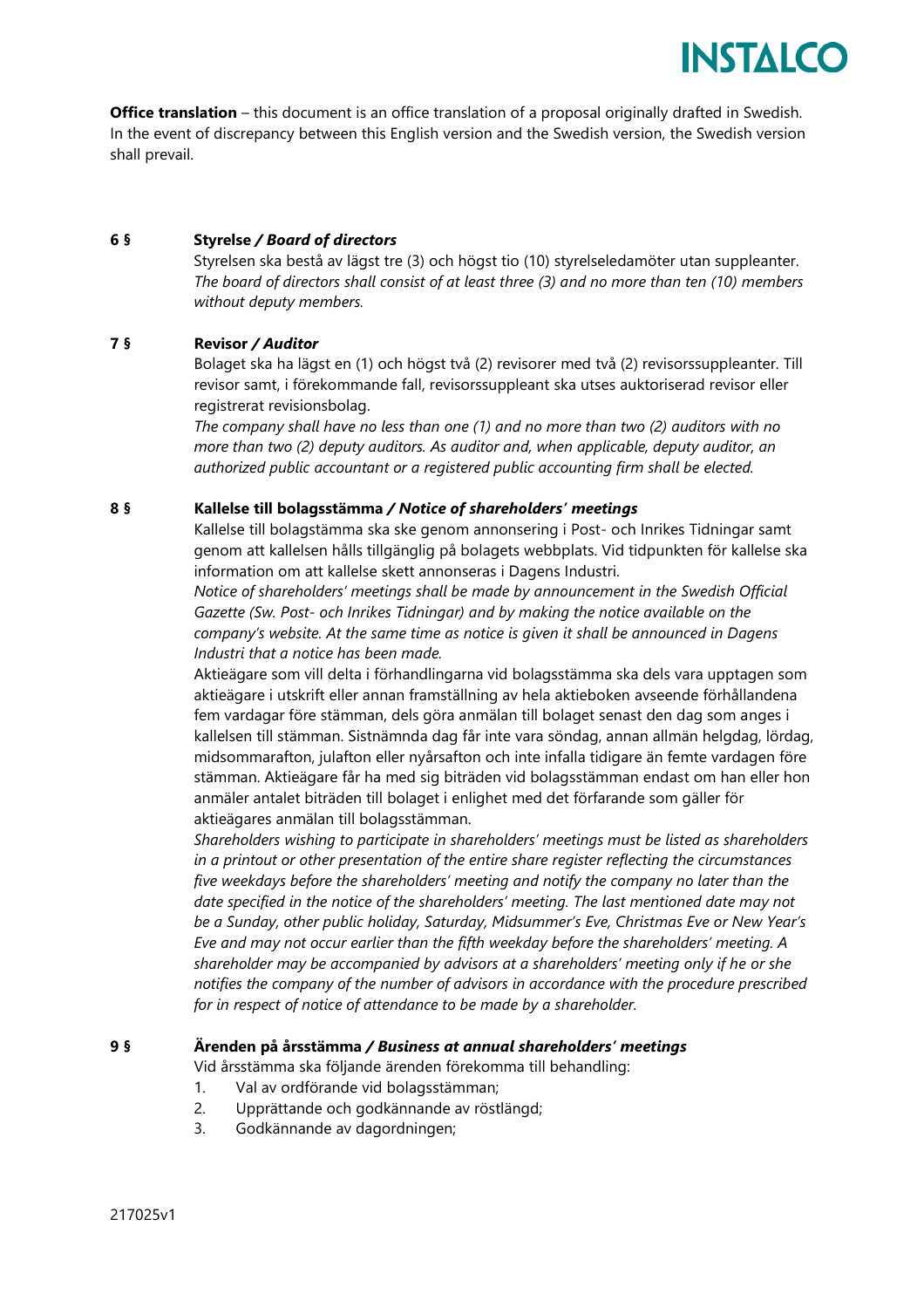

- 4. Val av en (1) eller två (2) justeringspersoner;
- 5. Prövning av om bolagsstämman blivit behörigen sammankallad;
- 6. Framläggande av årsredovisningen och revisionsberättelsen samt, i förekommande fall, koncernredovisningen och koncernrevisionsberättelsen;
- 7. Beslut om fastställande av resultaträkningen och balansräkningen samt, i förekommande fall, koncernresultaträkningen och koncernbalansräkningen;
- 8. Beslut om dispositioner beträffande bolagets vinst eller förlust enligt den fastställda balansräkningen;
- 9. Beslut om ansvarsfrihet åt styrelseledamöterna och verkställande direktören;
- 10. Fastställande av antalet styrelseledamöter och antalet revisorer och eventuella revisorssuppleanter;
- 11. Fastställande av arvoden åt styrelsen och revisorer;
- 12. Val av styrelseledamöter, revisorer och eventuella revisorssuppleanter; samt
- 13. Annat ärende som ankommer på bolagsstämman enligt aktiebolagslagen eller bolagsordningen.

*The following matters shall be addressed at annual shareholders' meetings:*

- *1. Election of a chairman of the meeting;*
- *2. Preparation and approval of the voting list;*
- *3. Approval of the agenda;*
- *4. Election of one (1) or two (2) persons who shall approve the minutes of the meeting;*
- *5. Determination of whether the meeting has been duly convened;*
- *6. Submission of the annual report and the auditors' report and, where applicable, the consolidated financial statements and the auditors' report for the group;*
- *7. Resolutions regarding the adoption of the income statement and the balance sheet and, when applicable, the consolidated income statement and the consolidated balance sheet;*
- *8. Resolutions regarding allocation of the company's profits or losses in accordance with the adopted balance sheet;*
- *9. Resolutions regarding discharge of the members of the board of directors and the managing director from liability;*
- *10. Determination of the number of members of the board of directors and the number of auditors and, when applicable, deputy directors;*
- *11. Determination of fees to be paid to members of the board of directors and auditors;*
- *12. Election of the members of the board of directors and auditors and, when applicable, deputy auditors; and*
- *13. Other matters which are set out in the Swedish Companies Act or the company's articles of association.*

#### **10 § Räkenskapsår** */ Financial year*

Bolagets räkenskapsår ska vara kalenderår. *The company's financial year shall be calendar year.*